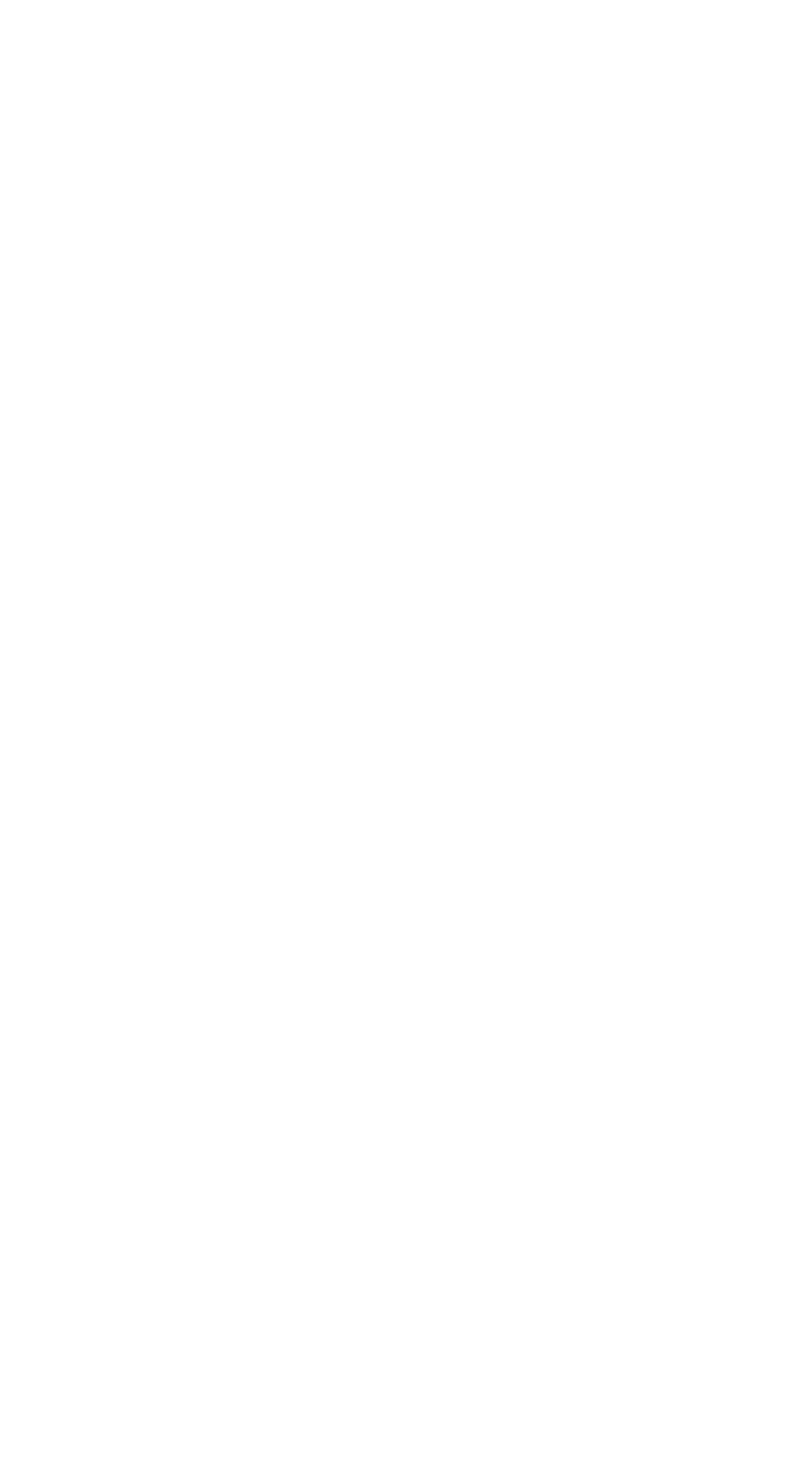# Radial®StageDirect® Active Direct Box with Mute

# **Table of Contents Page**

| Getting started with power and connections3 |  |
|---------------------------------------------|--|
|                                             |  |
|                                             |  |
|                                             |  |
|                                             |  |
|                                             |  |
|                                             |  |
|                                             |  |
|                                             |  |
|                                             |  |
|                                             |  |
|                                             |  |

## **Introduction**

Congratulations on your purchase of the Radial StageDirect! The StageDirect combines a high quality Radial active direct box with an input channel select footswitch and a mute footswitch with separate tuner out that lets you tune in silence. This enables you to switch instruments and tune up without disrupting the audience. No more nasty popping noise that typically occurs while 'hot-swapping' your cable from one instrument to the next.

Designed to be super easy to use, the StageDirect will get you up and running in no time. That said, as with any new product that you get your hands (or feet) on, we recommend that you take a little time to read through the manual in order to familiarize yourself with the StageDirect so you can get the most out of it.

If you have any questions that are not covered in this manual, please consult the FAQ section on our web site as this is where we post the latest updates and questions from other users. If you still can't find what you are looking for, feel free to send us a note at info@radialeng.com and we will do our very best to reply in short order.

Now let's make some foot-stomping music!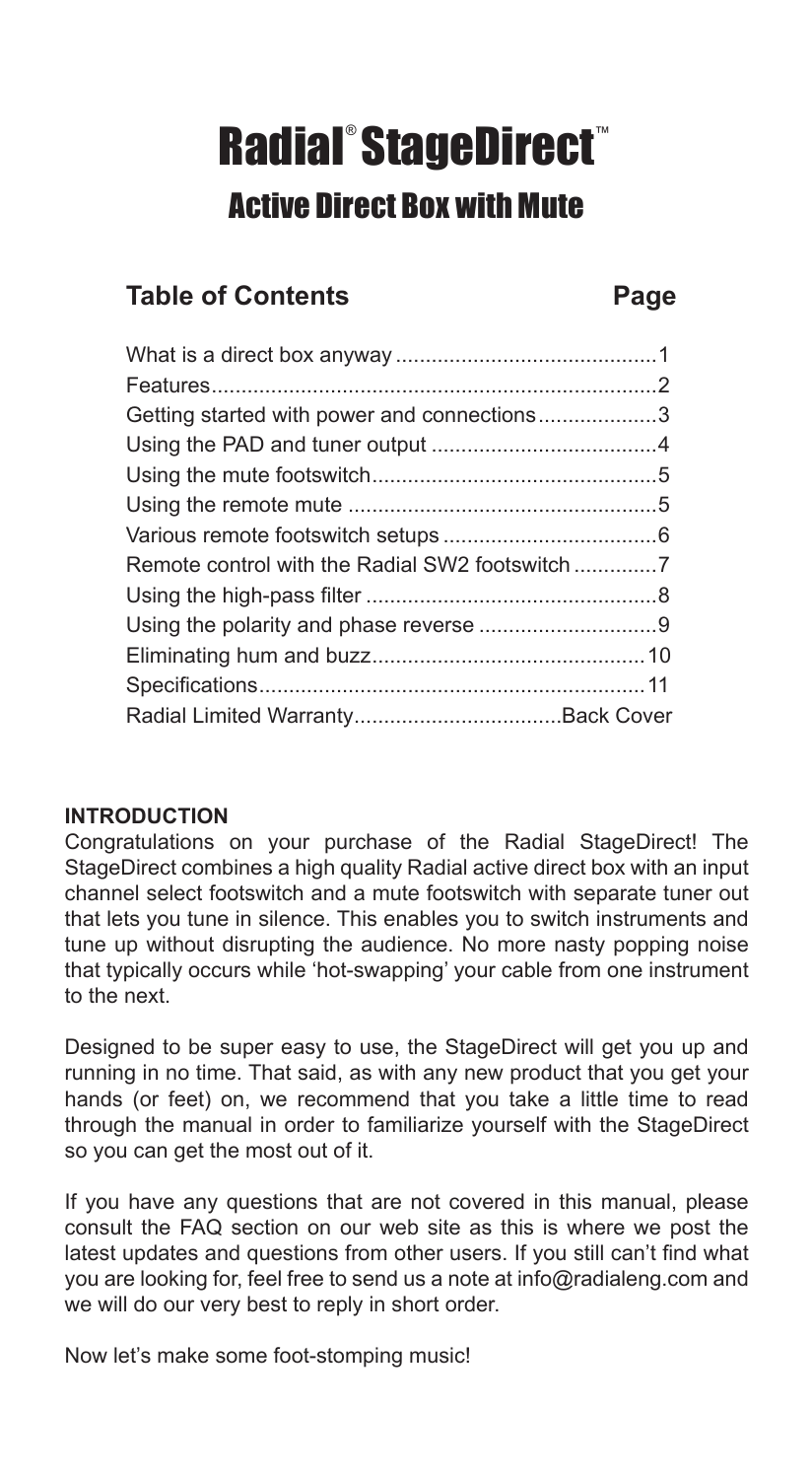

# **WHAT IS A dIrECT BoX AnYWAY?**

A direct box (aka a DI box) is a device that lets you interface hi-impedance instruments (hi-Z) like electric guitar, bass or keyboard with professional low impedance (lo-Z) PA and recording systems. Direct boxes, like the StageDirect, first split the unbalanced hi-Z instrument signal in order to send it to your amp and tuner. It simultaneously converts the instrument signal to a lo-Z balanced output that can connect to a professional audio system. Direct boxes like the StageDirect ensure the signal is delivered to the PA as faithfully as possible.

The hi-Z instrument cables you use to connect your instrument, amp and tuner, employ unbalanced ¼" connectors at both ends. Hi-Z cables are particularly sensitive to noise caused by magnetic fields and tonekilling capacitance when extended beyond 6 meters (20'). To keep these instrument cables as short as possible, the StageDirect is usually placed at your feet or near your amp and the lo-Z balanced XLR output is used to extend your instrument signal to the PA system to 100 meters (300') or more by lowering the impedance and balancing the signal.

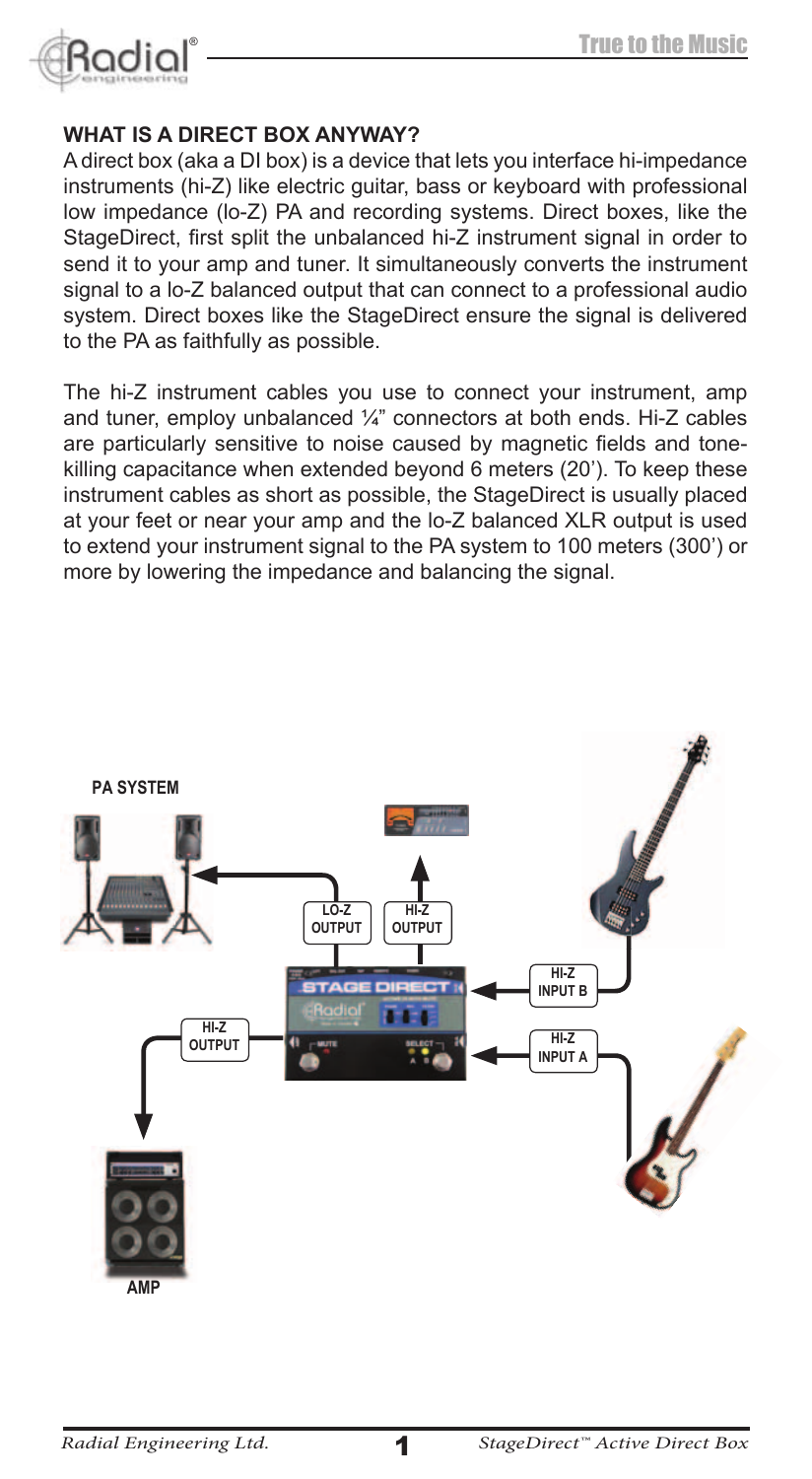

# **FEATURE SET**



- **1. POWER SUPPLY**: Use to connect the included power adapter (15VDC-400mA). StageDirect may also be powered by 48V phantom.
- **2. LIFT:** Disconnects pin-1 on the XLR output to help eliminate hum and buzz caused by ground loops.
- **3. BAL OUT:** Lo-Z balanced output used to feed the PA system. Follows standard AES format with pin-1 ground, pin-2 hot (+) and pin-3 cold (-).
- **4. 180°:** Reverses the polarity at the XLR output to help eliminate acoustic hot-spots on stage that can cause feedback.
- **5. REMOTE:** Connection for a momentary (non-latching) footswitch that enables remote control of the mute function.
- **6. PHASE:** Reverses the polarity at the ¼" AMP output to help eliminate acoustic hot-spots on stage that can cause feedback.
- **7. PAD:** Reduces the input sensitivity by -10dB to prevent overload from high output devices like keyboards and active pickups.
- **8. TUNER:** Hi-Z ¼" output allows you to connect an electronic tuner. It is always active and can be used for silent tuning with the mute footswitch.
- **9. FILTER:** 3 position high-pass filter used to eliminate excessive bass to help reduce feedback and low frequency resonance.
- **10. INPUTS:** Two hi-Z ¼" inputs used to connect your instruments.
- **11. SELECT:** Channel select switch with LED's indicating active channel.
- **12. MUTE:** Mutes the stage amp and balanced XLR outputs, leaving the tuner output active for silent tuning.
- **13. AMP:** Hi-Z ¼" output is used to feed the on-stage guitar or bass amplifier. Transformer isolated to eliminate noise caused by ground loops.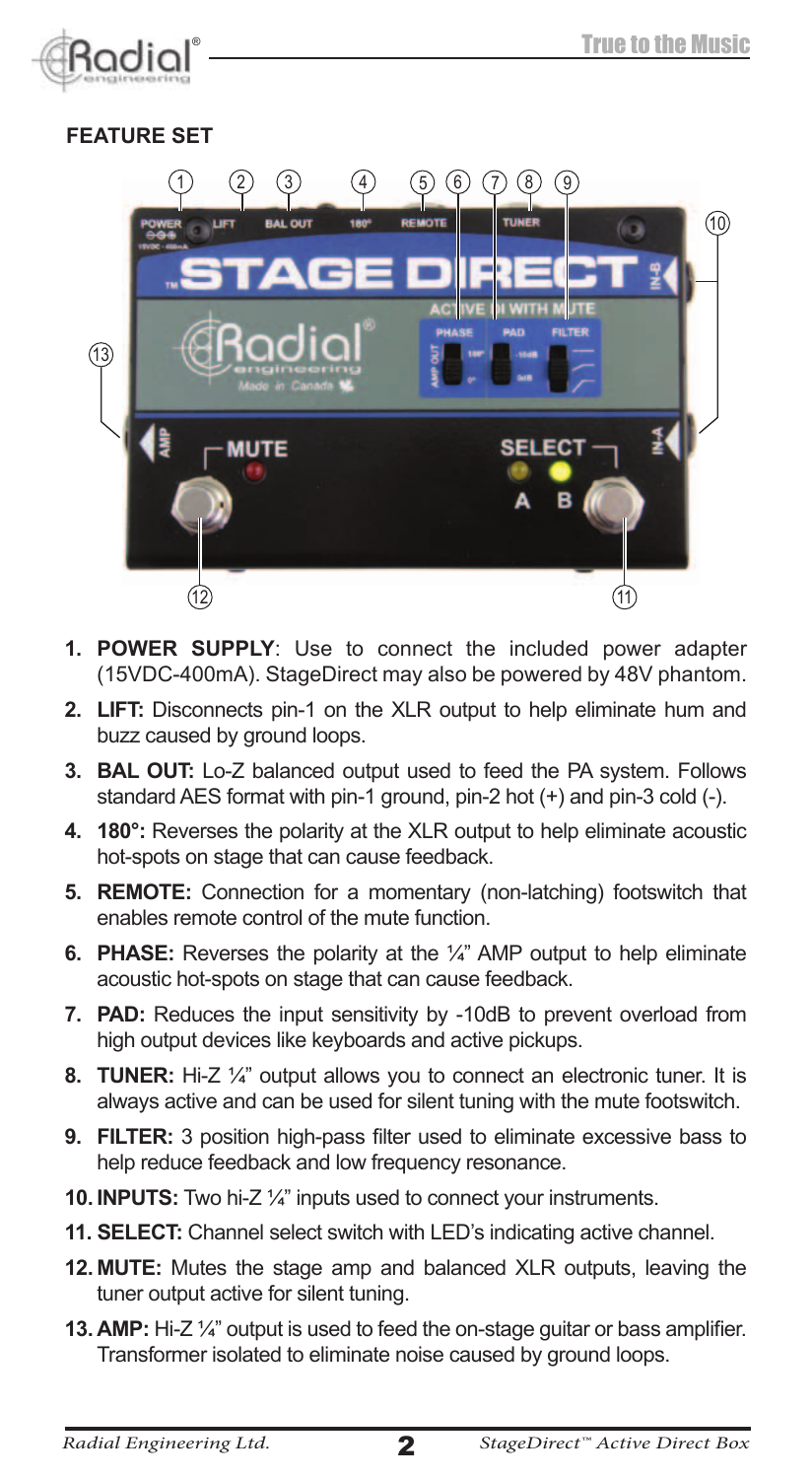

#### **GETTING STARTED**

Before making any connections, always ensure your audio system is either turned down or turned off in order to protect more sensitive components from damage due to turn-on or plug-in transients.

#### **48V PHAnToM or AC AdAPTEr**

The Radial StageDirect is unique in that it may be powered using either 48V phantom from the PA system or by using the included 15VDC power supply. Most musicians will likely use phantom power as it is convenient. The 15VDC power supply gives you the option should phantom power not be available. A cable clamp is provided to lock down the power cable.

Use a screw driver to loosen and loop the cable through before retightening the clamp. There is no power switch on the StageDirect. As soon as you plug in the power supply or turn on phantom power, it will come to life. One of the top panel LED indicators will illuminate to let you know power is being received.



#### **MAKInG ConnECTIonS**

Plug the hi-impedance (hi-Z) ¼" instrument cable from your guitar or bass into the StageDirect INPUT A. Connect a standard low-impedance (lo-Z) XLR cable from the BALANCED OUT jack on the StageDirect to the PA system. If you are using a stage amp, connect a second hi-Z cable from the AMP output jack to your amplifier. The AMP output is transformer isolated to help eliminate noise caused by ground loops. For best results keep hi-Z instrument cables under 6 meters (20').



*Connections for instrument, stage amp and PA system.*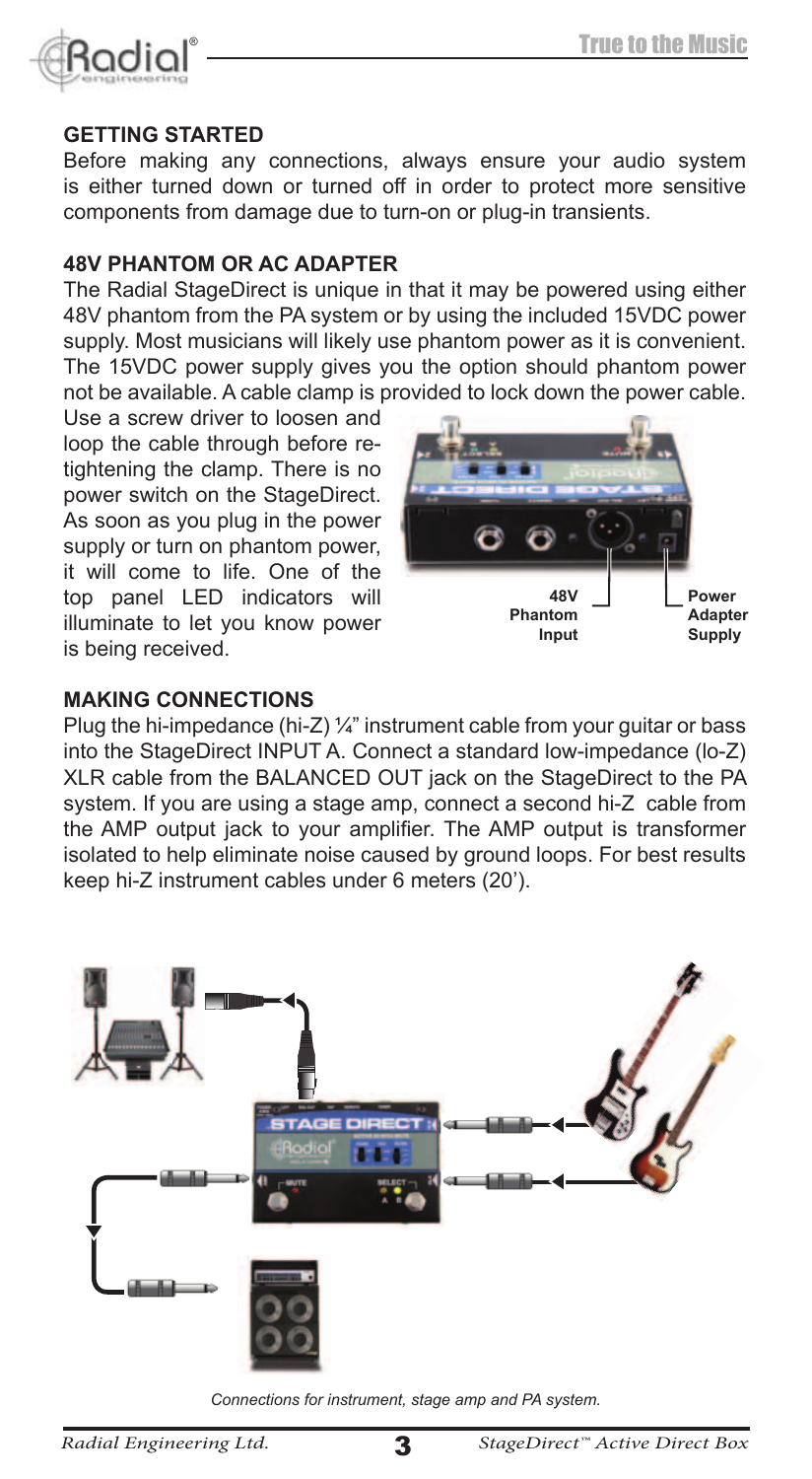

#### **uSInG And TESTInG**

Slowly bring up the level on the PA system. It is good practice to always test at a low volume to ensure proper connections have been made and all devices in the signal chain are working. This way, should a device not be turned on or a connector not fully pushed in, it will not create a loud transient 'pop' in the PA which in turn could blow a tweeter or annoy your audience. If you are using a stage amp, slowly turn up the volume and test it as well.

#### **THE -10dB PAd**

If you hear distortion, check to make sure the trim control on the PA is set correctly. If the problem persists, your instrument signal is likely overloading the StageDirect input. This can happen when connecting high-output electronic instruments like keyboards and bass guitars with active electronics. To eliminate distortion, engage the StageDirect's PAD using the switch on the top panel. When set to the -10dB position, this switch reduces the sensitivity of both instrument inputs.

#### **THE TunEr ouTPuT**

The StageDirect is equipped with a separate output for an electronic tuner. The tuner output is not affected by the MUTE footswitch and is always on to let you quickly adjust your tuning on the fly or in silence when the MUTE footswitch is engaged. The connection is made using a standard hi-Z ¼" instrument cable.



*Connecting a tuner.*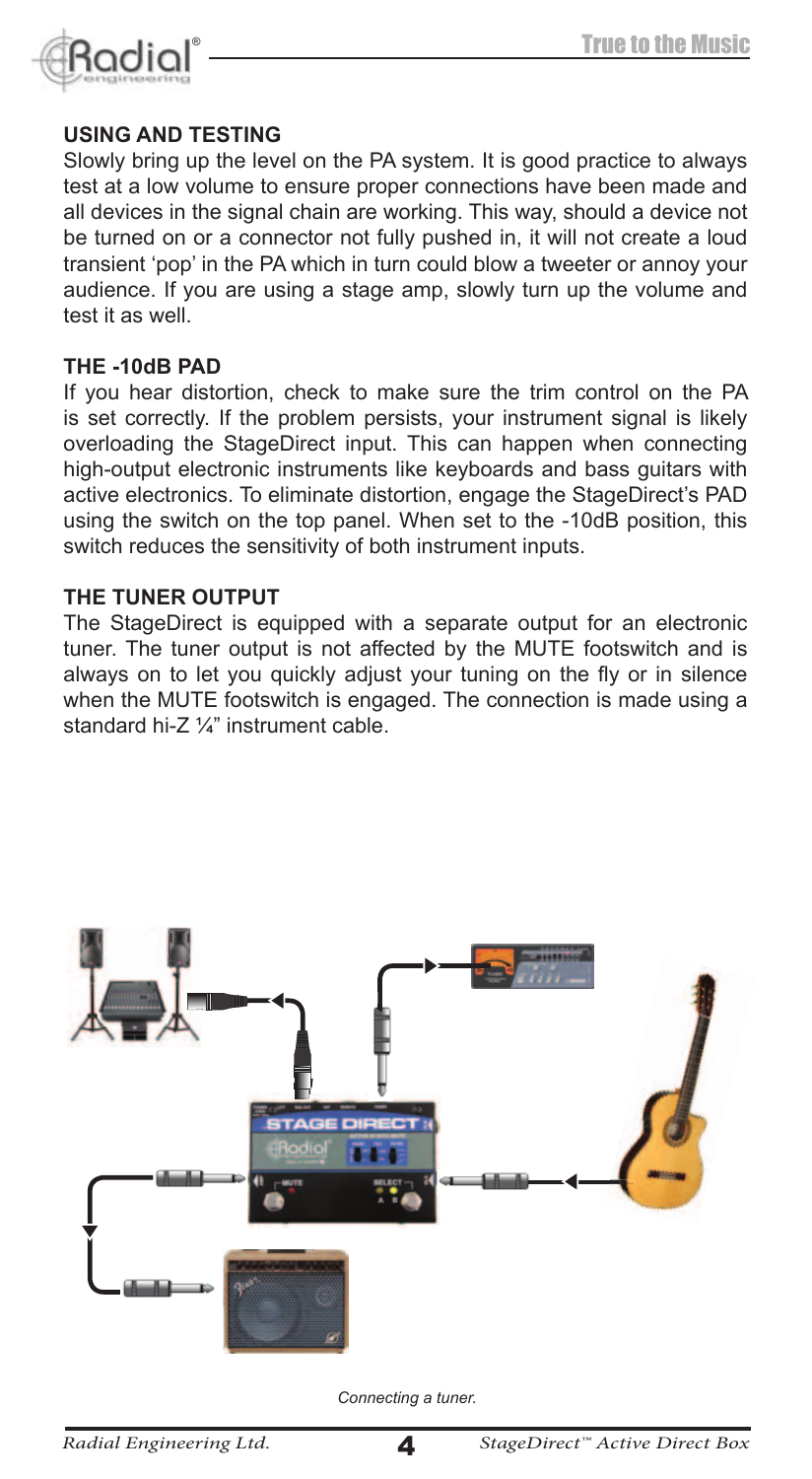

# **uSInG THE MuTE FooTSWITCH**

The top mounted mute footswitch adds another dimension by enabling you to turn off the signal going to your stage amp and the PA system by simply depressing the footswitch. Once muted, the tuner output remains active to let you tune in silence without bothering the audience.

The mute footswitch also lets you silently disconnect a guitar or bass to exchange instruments on stage. This is particularly beneficial as it eliminates the need to set your amp on standby or have the audio engineer turn down your channel on the PA system each time you want to change instruments. When the outputs are muted, the red LED adjacent to the footswitch will illuminate.

# **uSInG THE rEMoTE MuTE**

The StageDirect may also be remotely muted using a ¼" tip-sleeve momentary (nonlatching) footswitch. These are available from your local music store and are often used as a sustain pedal for an electronic piano.

Simply plug the momentary footswitch  $\frac{1}{4}$ " connector into the REMOTE input jack to test. The local footswitch on the StageDirect will continue to function allowing you to control the mute function from either footswitch.





*Radial JR•1M™ momentary footswitch.*



*Remote footswitch connection.*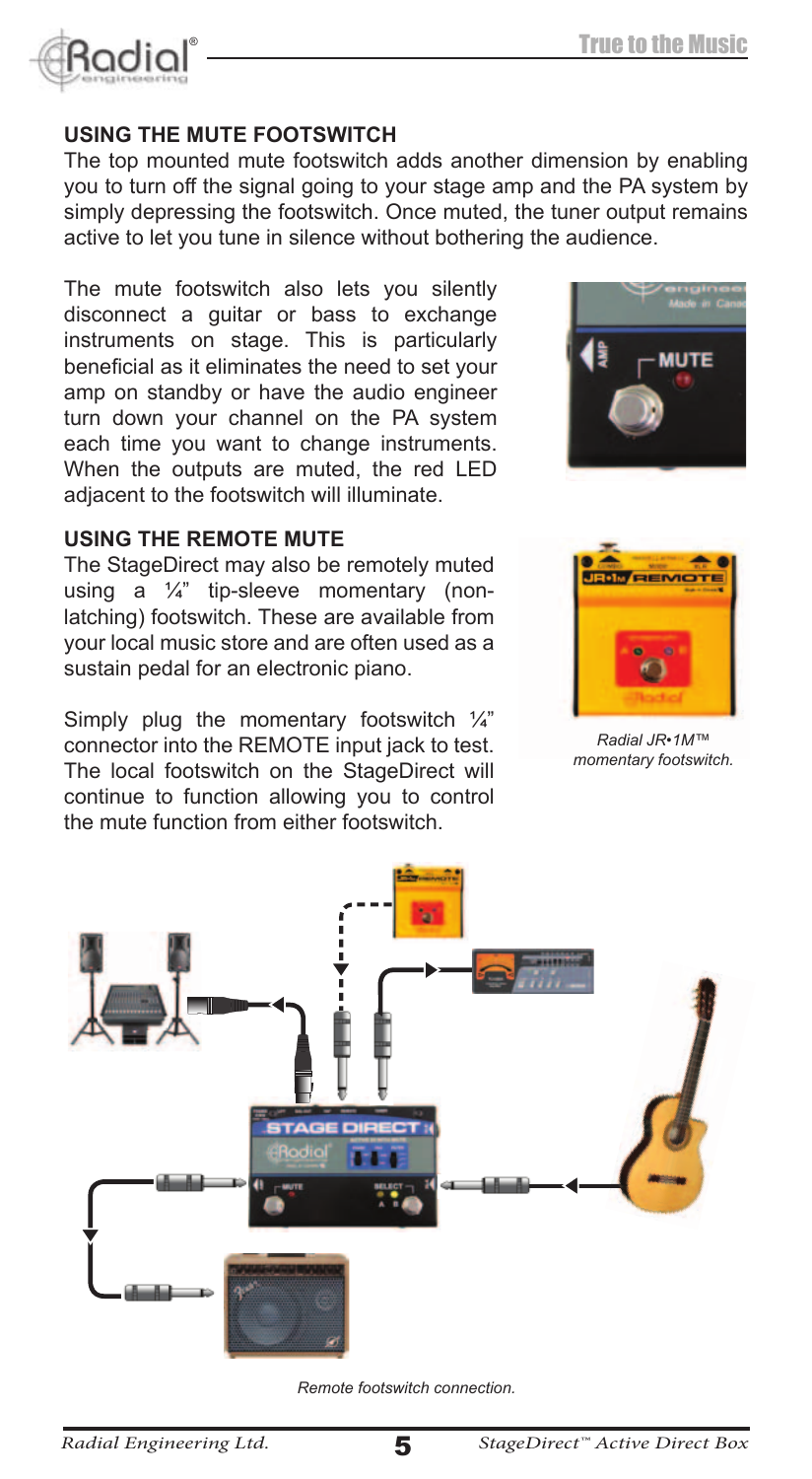

## **VArIouS rEMoTE MuTE SETuPS**

The remote footswitch can be used in a few different ways depending on your setup. For instance, you could locate the StageDirect off-stage with your amplifier and use the remote footswitch on your pedalboard.



You could also have your quitar tech do the switching by locating the remote footswitch off-stage. This lets him swap guitars in between songs without missing a beat.



Players who use a wireless system with their instruments can locate the remote mute on the front line and keep the StageDirect with their amplifier setup in a tidy package on the backline.



You could also use a MIDI controller equipped with momentary contact closure output to remotely mute the StageDirect as part of a larger MIDI switching setup. The StageDirect's remote mute function opens doors that were previously closed!

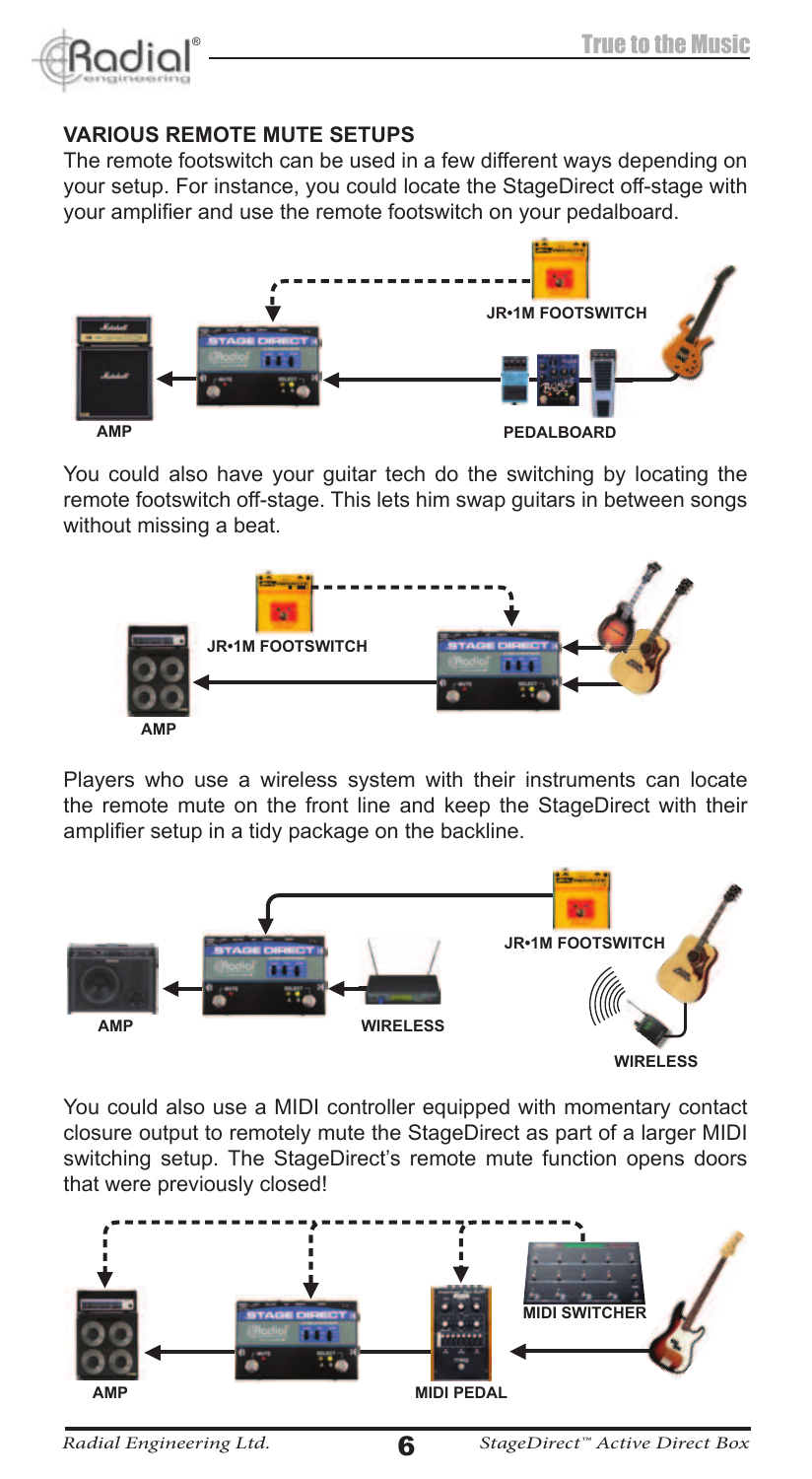

# **rEMoTE SWITCHInG WITH THE rAdIAL SW2™ FooTSWITCH**

For even more control over your system you can employ the optional Radial SW2 footswitch. This features two footswitches that can operate the mute function on the StageDirect and one other device that has a footswitch input. For instance you can employ the second footswitch to change channels on your stage amp or turn an effects unit on and off. You can even link the SW2 footswitches together and trigger the second device at the same time the StageDirect mutes or unmutes. The SW2 is powered by a standard 9 volt adaptor (not included).



The SW2 supports both 'latching' and 'pulse' footswitch signals, thus enabling the SW2 to control older amplifers with contact closure type switching and newer electronics and amps with pulse sensing switching.



*The SW2 can connect to the StageDirect to control the mute function and to an effect such as a rackmount digital reverb.*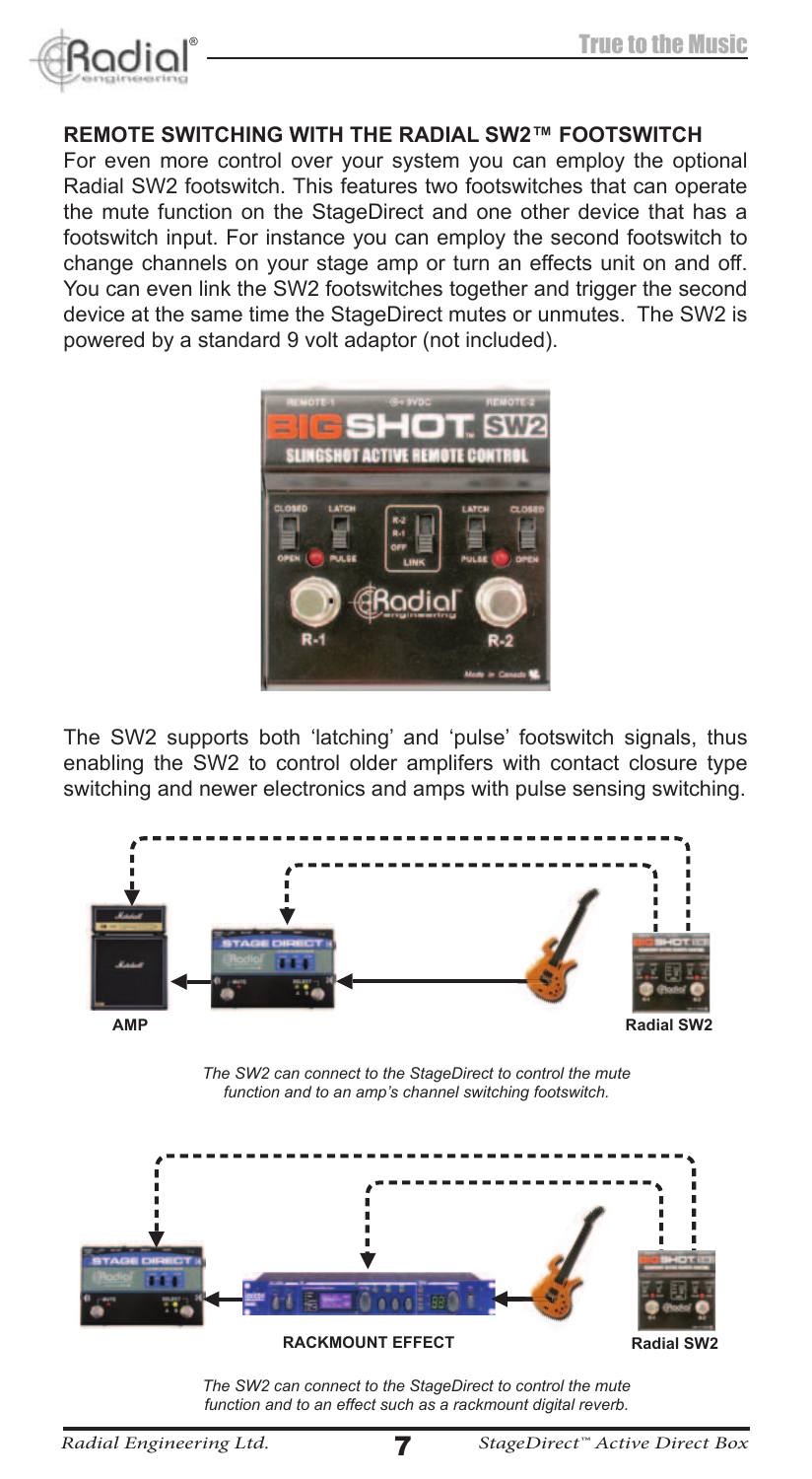# **MANAGING FEEDBACK**

The StageDirect has two built-in features that are designed to help reduce resonant feedback when using an acoustic instrument on stage. These include a high-pass (low cut) filter and 180° polarity reverse switches.

## **High-pass Filter**

A powerful feedback fighting feature is the builtin high-pass filter. This 3-position switch lets you remove low frequencies from the signal path to eliminate resonance and 'size the instrument'. In other words, smaller instruments like a mandolin, do not produce very low frequencies so removing unused bass can prevent resonance and achieve more gain before the onset of feedback.

Removing unneeded low frequencies from the instrument signal also helps tremendously by cleaning up the mix. This rids the PA from warbling effects as various frequencies modulate together which can cause the mix to sound muddy and instruments indistinct.

The top filter setting is FLAT or bypass. Use this setting when you don't want any low frequencies removed from your signal. This works well for acoustic/electric bass and full range devices like keyboards.

The middle filter setting gently rolls off low frequencies below 60Hz. Use this setting when you want to remove the very low end of your signal. This<br>works well with acoustic  $works$  well guitar to sound natural while achieving more gain before feedback.

The bottom filter setting also rolls off low frequency at a gentle rate but the effect starts at the higher 200Hz mid-bass frequency range. Use the bottom setting with<br>an instrument that does an instrument that does not produce a lot of low frequencies like violin or mandolin to achieve a cleaner, tighter sound with improved gain before feedback.



Ap



Setting 2: -3dB at 60Hz

Setting 3: -3dB at 200Hz





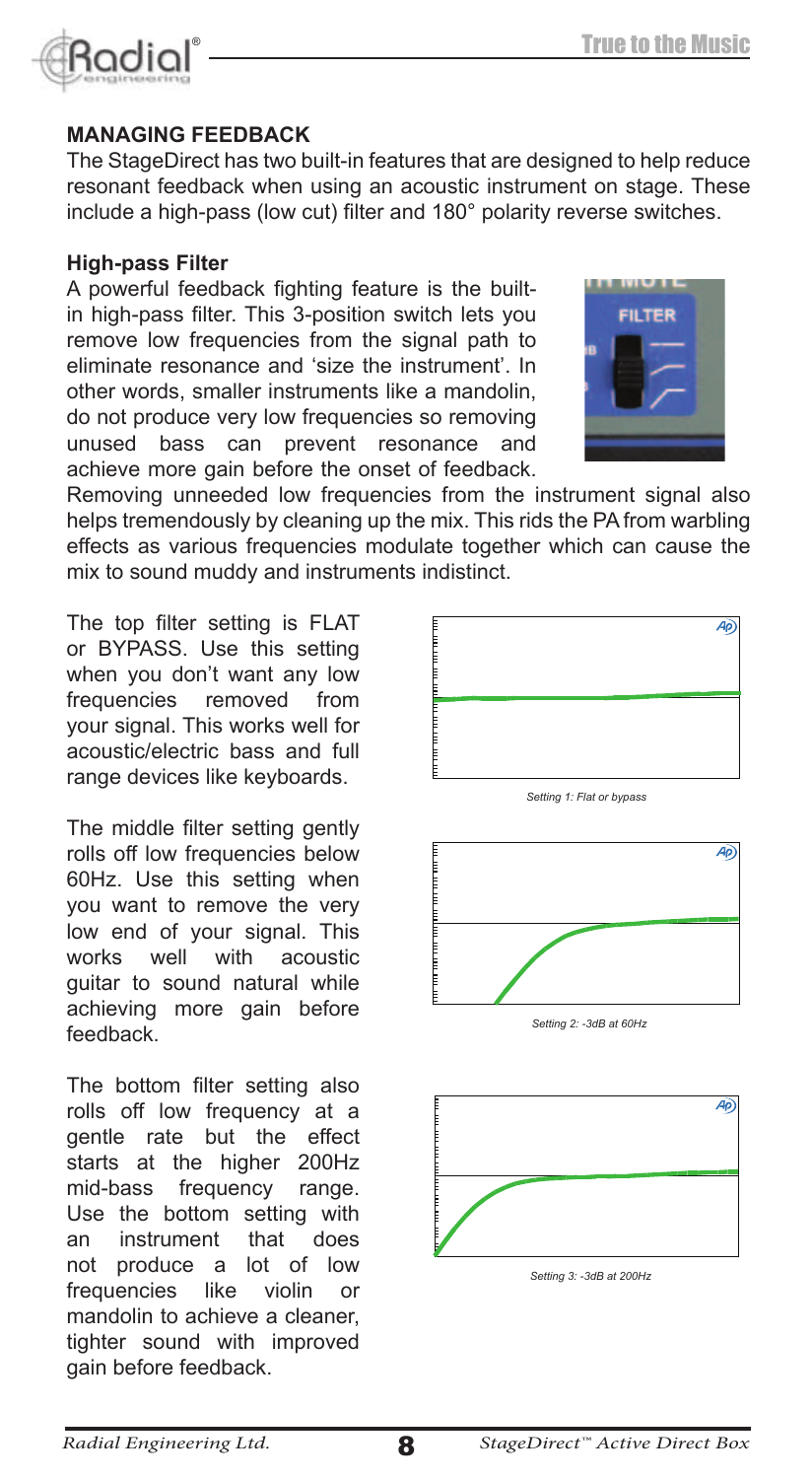

#### **using the 180° polarity reverse**

Resonant feedback generally occurs when a powerful low-frequency wave on stage causes the top of the instrument to vibrate. This low frequency wave may be produced by the stage monitors, PA system, stage amp or a combination as they interact together in the acoustic space. When two waves from different speakers collide in phase they can increase in amplitude causing a resonant peak or 'hot spot' on stage. If this hot spot happens to be where you are standing your instrument will likely begin to feedback.



**A B** *(B) combine and create a feedback hotspot.*

By changing the polarity (or relative phase) of the direct box output, one of the two waves can be inverted which will cause phase cancellation and **A B** instead of a hot spot, it creates a 'null'. You can often use this technique to electronically move the resonant frequency out of the way and achieve more gain before the onset of feedback.



*Inverting the polarity of the XLR output reverses the phase of the floor monitor (A) and creates a null when combined with the stage amp (B).*

The StageDirect has two 180° polarity reverse switches. One is for the lo-Z XLR output and reverses pin-2 and pin-3. The other is on the hi-Z AMP output and reverses the phase of the signal going to your amp. Try changing the polarity going to the PA first, then your stage amp to find the combination that works best.

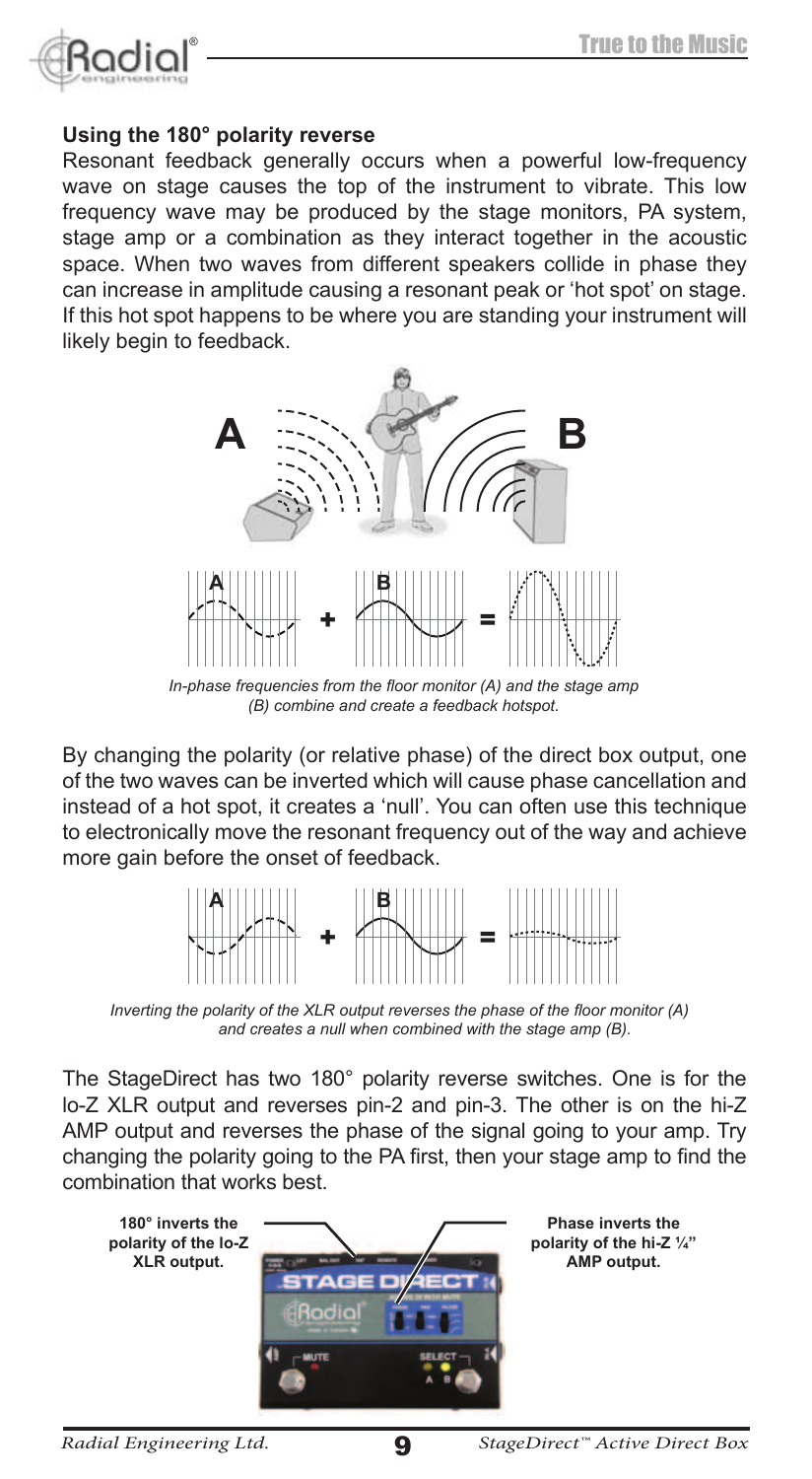

#### **ELIMInATInG HuM And BuZZ**

Solving noise problems on stage is a never ending battle! The StageDirect has been designed to minimize noise by incorporating a ground lift switch that disconnects the audio signal ground in a specific way, depending on which power source is being used.

Lifting the signal ground usually helps to reduce the hum and buzz caused by ground loops. When using the 15VDC supply, lifting the ground results in a true 100% ground lift by disconnecting pin-1 on the XLR output. When using phantom power, lifting the pin-1 ground also disconnects the 48V DC supply. As such, when powered by 48V phantom, the StageDirect employs a quasi ground lift scheme that provides a virtual ground lift, while still enabling phantom power to pass.

If noise is encountered after connecting the XLR, simply depress the recessed ground lift switch using a small screwdriver.



**recessed ground lift switch for the XLr output located on the rear panel.**

To further reduce the opportunity for noise to pollute the audio system, the hi-Z ¼" stage amp output is equipped with a transformer. Isolating the stage amp from the StageDirect and PA helps eliminate hum and buzz caused by ground loops.

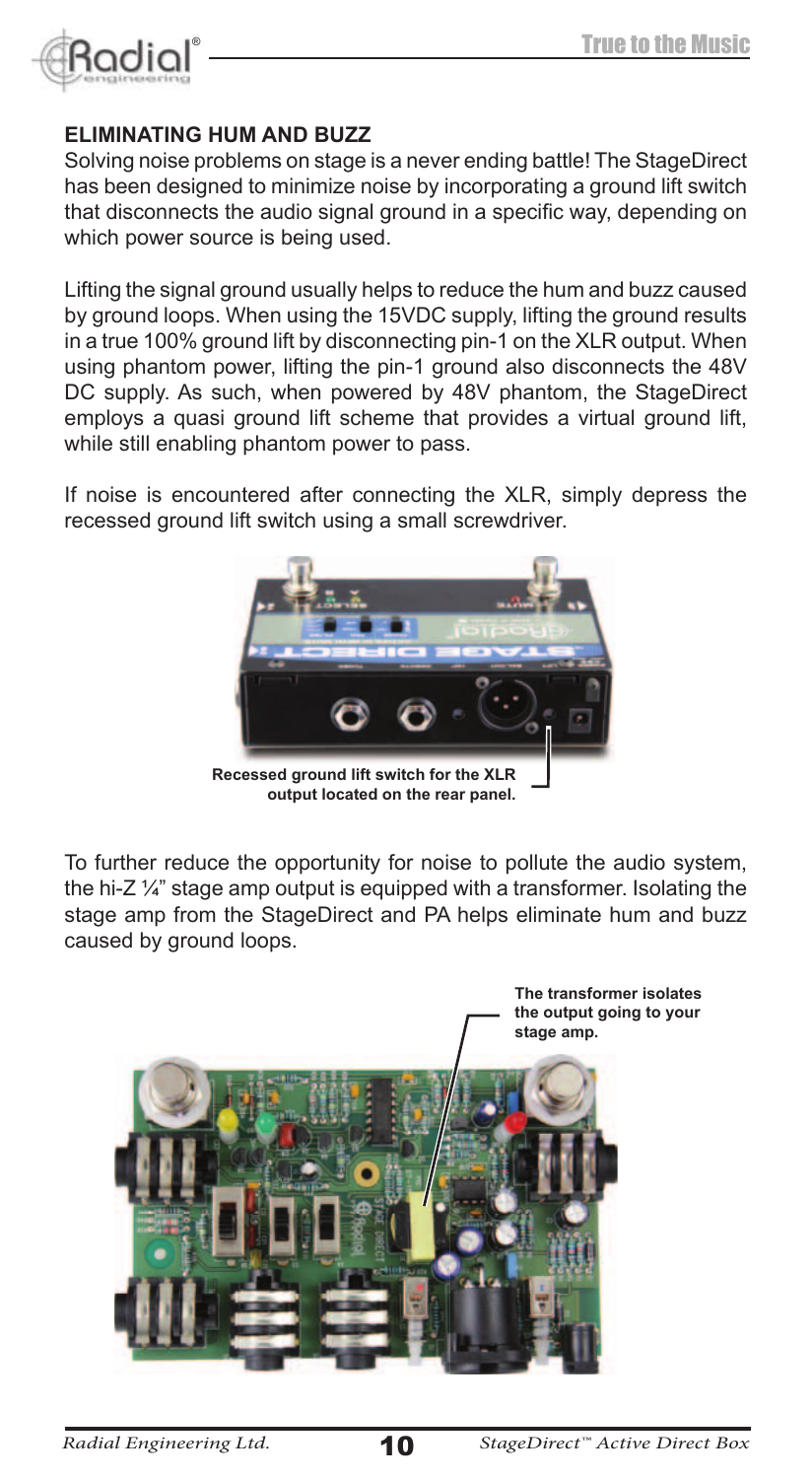

# **Specifications\***

|                                                       | Remote switch: Momentary (pulse) 1/4" contact closure |  |
|-------------------------------------------------------|-------------------------------------------------------|--|
|                                                       |                                                       |  |
|                                                       |                                                       |  |
|                                                       |                                                       |  |
|                                                       |                                                       |  |
| *Specifications are subject to change without notice. |                                                       |  |

# **BLOCK DIAGRA**